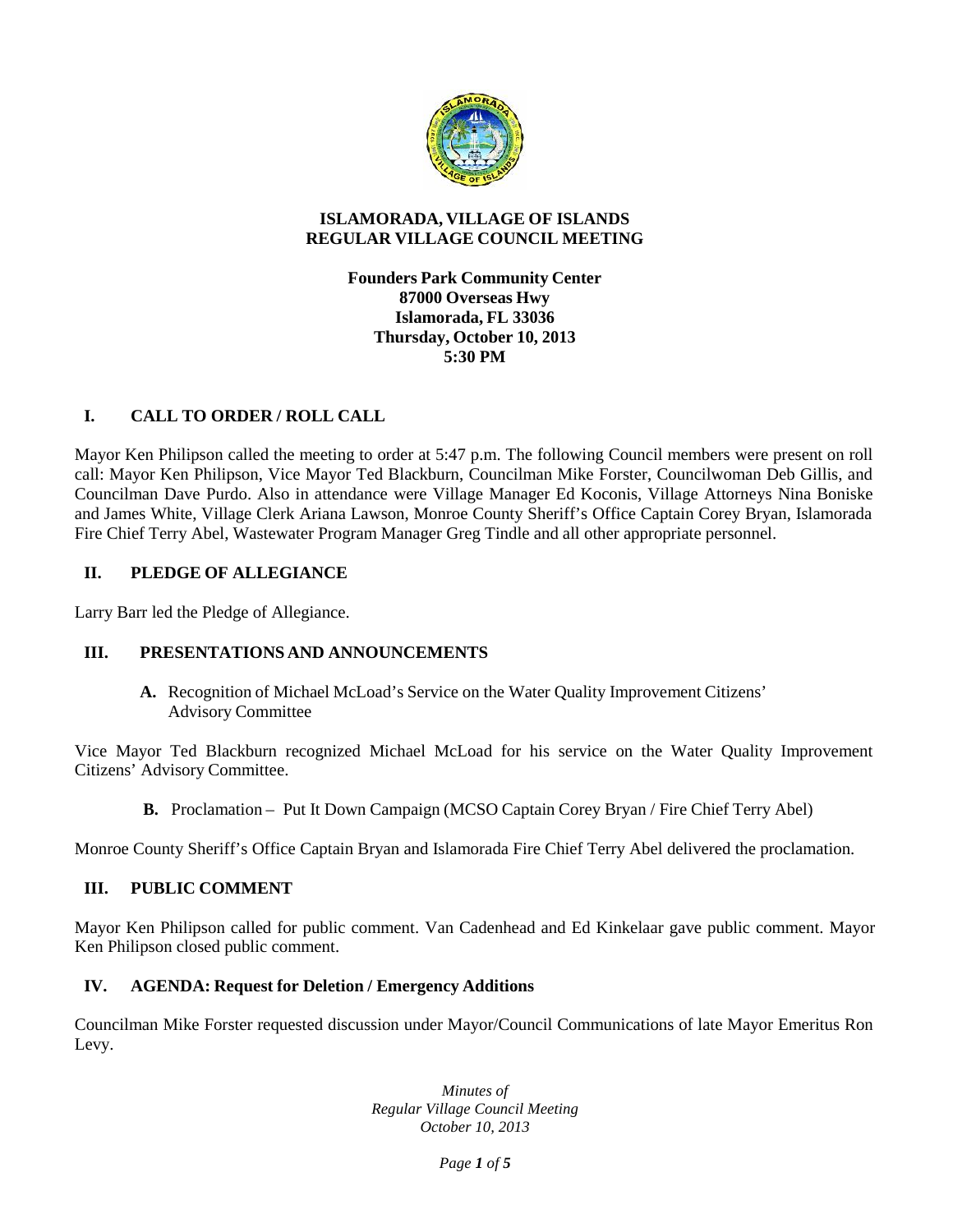# **V. CITIZENS' ADVISORY COMMITTEE UPDATES**

Vice Mayor Ted Blackburn appointed Liz Riesz to the Water Quality Improvement Citizens'' Advisory Committee.

# **VI. VILLAGE MANAGER REPORTS AND UPDATES**

**A.** Report Regarding 90-Day Review of Noise Complaints by Sheriff's Office

Captain Corey Bryan presented a report to Council summarizing the number and types of noise complaints received over the past four (4) months.

#### **VIII. CONSENT AGENDA**

(All items on the Consent Agenda are considered routine by the Village Council and will be approved by one motion. There will be no separate discussion of these items unless a Councilmember so requests, in which event, the item will be moved to the Main Agenda.)

**A.** Minutes: **TAB 1**

September 11, 2013 Special Call Village Council Meeting (Executive Session: Case No. 13-CV-10121)

September 11, 2013 Special Call Village Council Meeting (Executive Session: Case No. 10-CA-334-P)

September 12, 2013 Special Call Village Council Meeting (Executive Session: Case No. 10-CA-43-P)

Councilwoman Deb Gillis offered a motion to approve the consent agenda. Councilman Dave Purdo seconded the motion. Council voted all in favor. The motion passed 5-0.

# **IX. ORDINANCES**

No ordinances were presented for consideration.

#### **X. QUASI-JUDICIAL**

**A.** Application for Five (5) Temporary Use Permits Associated within One (1) Three Day Special Music Event ("Beach Road Trip") Held at Numerous Venue Locations throughout the Village **TAB 2**

Village Attorney Nina Boniske read the title of the resolution and read the quasi-judicial hearing statement. Council disclosed all ex-parte communications. Councilman Mike Forster recused himself from voting on this particular agenda item. The Village Clerk administered the quasi-judicial oath and swore in the witnesses. Assistant Planning Director Cheryl Cioffari presented the staff report to Council. At the request of Vice Mayor Blackburn, Ms. Cioffari clarified that events expecting 250+ attendees are required to obtain a temporary use permit from the Village.

> *Minutes of Regular Village Council Meeting October 10, 2013*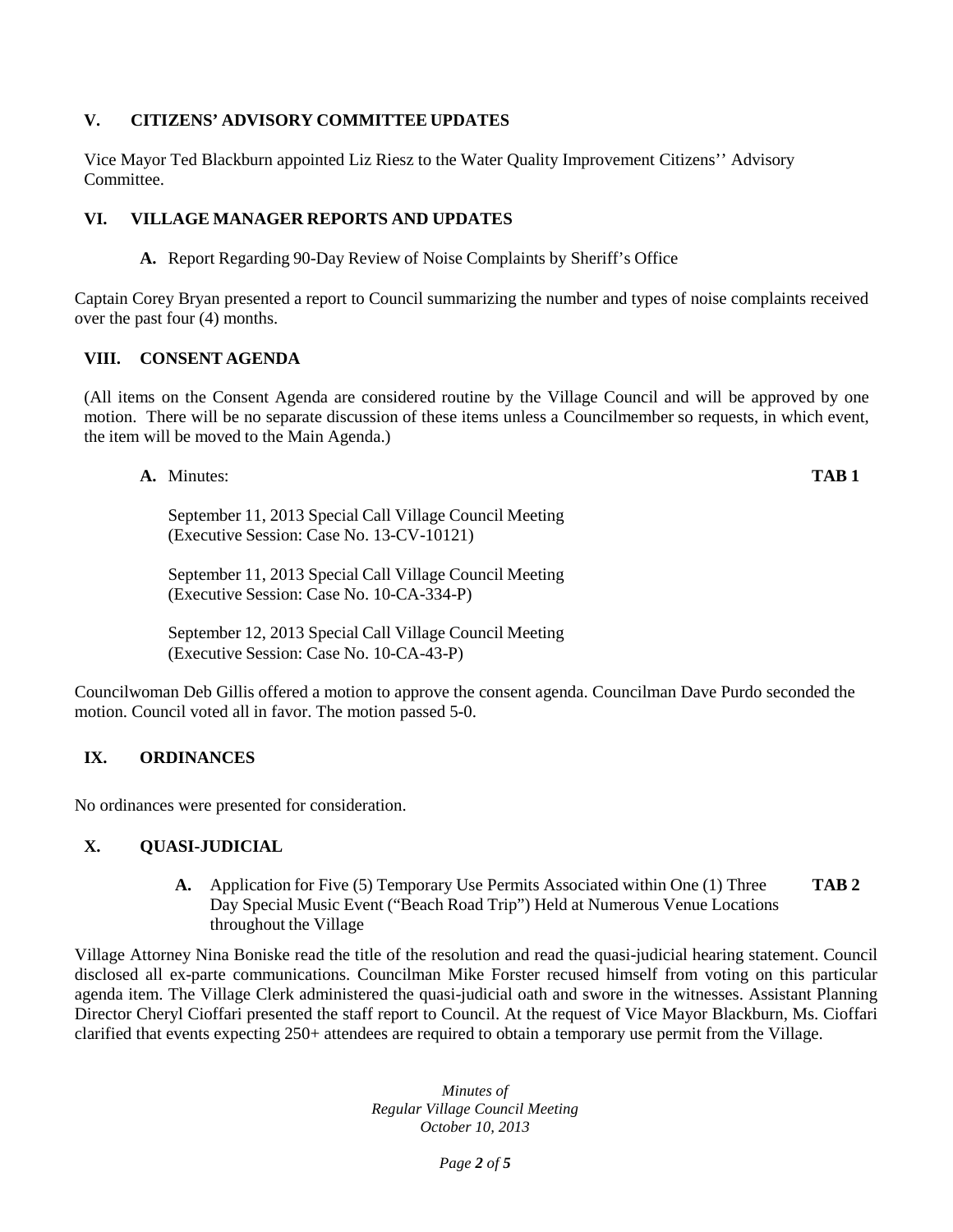Mayor Ken Philipson called for public comment. Applicant Hans Mullings addressed concerns voiced by Council and the public at the September 26, 2013 Regular Village Council Meeting. Peter Wright spoke regarding the applicant's intentions to hire locals for the event and regarding potential financial benefits to the local economy. Van Cadenhead spoke in support of the application, but encouraged respect for the lives lost in the quarry at what is now Windley Key Fossil Reef Geological State Park during the 1933 Hurricane. Stephen Kurutz spoke in support of the application. Gary Ellis advised Council of the Redbone Celebrity Tournament occurring the same weekend as the proposed event and voiced concern regarding traffic congestion. Phyllis Mitchell voiced concern over traffic congestion and the potential threat to endangered and threatened plant life at Windley Key Fossil Reef Geological State Park. Cheryl Culberson expressed concern regarding noise violations, conflict with the Redbone Celebrity Tournament event, liability issues, and solid waste. Diane Burke expressed concern regarding noise violations and potential negative impacts to Windley Key Fossil Reef Geological State Park. David Makepeace expressed concern regarding traffic congestion and safety issues at the Fountain property proposed parking location; questioned location and safety of the barge concept. Mayor Philipson closed public comment.

Mr. Mullings addressed concerns voiced during public comment.

Mayor Philipson inquired about the barge. Mr. Mullings distributed Exhibit "E", entitled "Whale Harbor, Saturday, November 2, 2013," for Council consideration. Councilman Dave Purdo expressed concern over conflict with Redbone Celebrity Tournament, and over potential roadway safety issues. He expressed a greater level of comfort with the current application, as compared to last year's. Councilwoman Deb Gillis and Vice Mayor Ted Blackburn expressed concern over parking during wastewater construction, potential noise violations, and after-hours activities. Council discussion ensued regarding noise. Matthew O'Rourke, Layne Construction, advised Council of plans for equipment staging within the proposed event areas during the week preceding the event. Discussion ensued regarding the number of anticipated event participants.

Councilwoman Deb Gillis offered a motion to approve the resolution, with amendments. Councilman Dave Purdo seconded the motion. Council voted, with Councilman Mike Forster abstaining. The motion passed 3-1, with Vice Mayor Ted Blackburn dissenting.

# **XI. RESOLUTIONS**

**A.** Resolution Approving Fourth Amendment to Agreement for Professional State **TAB 3** Lobbying Consulting Services

Village Attorney Nina Boniske read the title of the resolution. Village Manager Ed Koconis presented the staff report to Council. Councilman Dave Purdo made a motion to approve the resolution. Councilwoman Deb Gillis seconded the motion. Council voted and the motion passed 5-0.

> **A.** Resolution Approving Employment Agreement between Roget Bryan and the Village **TAB 4** to Serve as Village Attorney

Village Attorney Nina Boniske read the title of the resolution and presented the staff report to Council. Council discussion ensued regarding salary, vehicle and mileage allowance, and retirement benefits.

Councilman Dave Purdo offered a motion to approve the resolution. Councilman Mike Forster seconded the motion. Council voted and the motion passed 5-0.

> *Minutes of Regular Village Council Meeting October 10, 2013*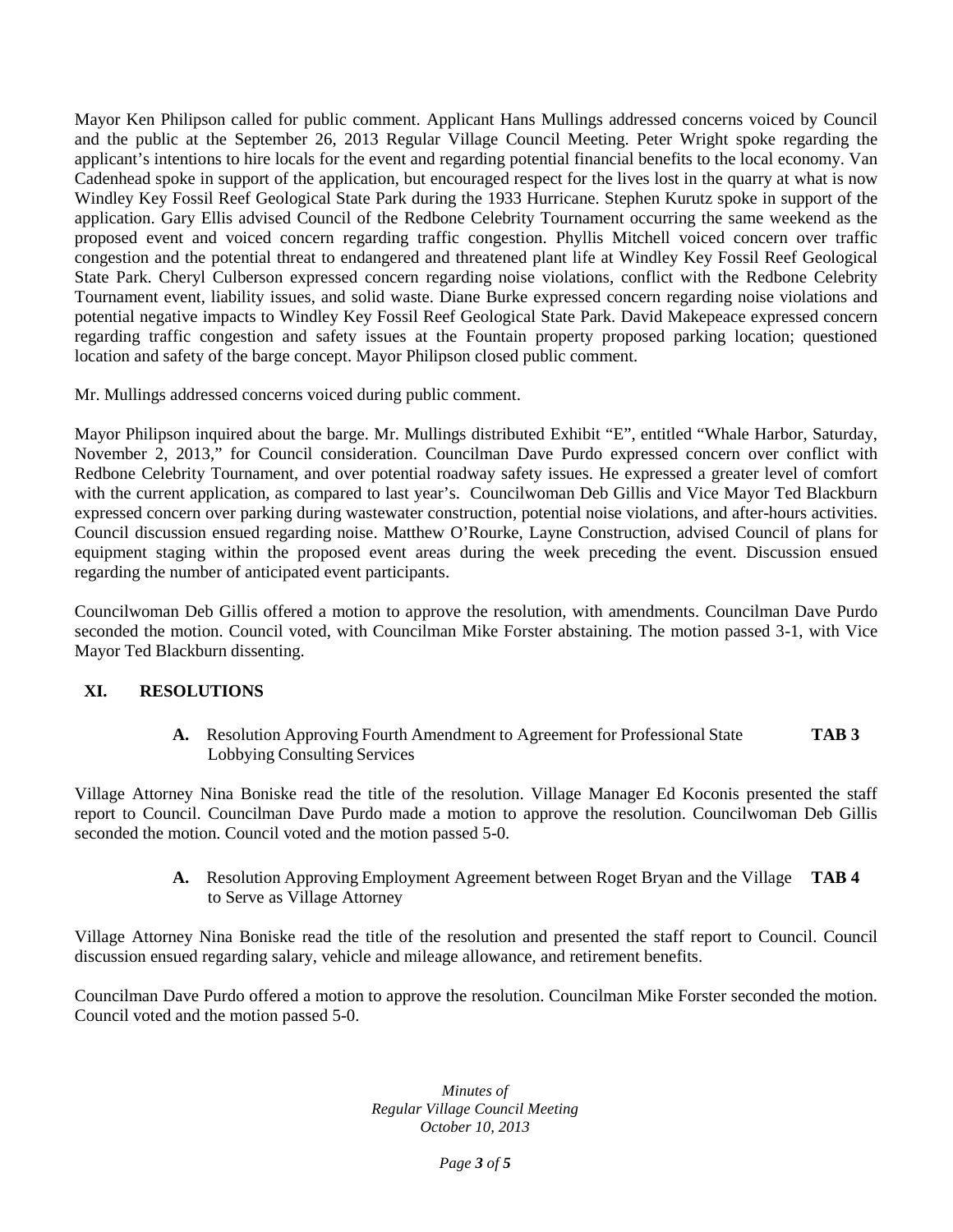#### **XII. MOTIONS**

No additional motions were made.

#### **XIII. WASTEWATER MATTERS**

**A.** Wastewater Project Update

Wastewater Program Manager Greg Tindle presented the update to Council. Mayor Ken Philipson called for public comment. Larry Barr commended staff on the October 9, 2013 Village Council Workshop. Council directed staff to issue a Notice to Proceed to Reynolds Water Islamorada for full pavement overlay.

> **B.** A Resolution Approving the Purchase and Sale Agreement between Islamorada, Village of Islands, and H&C Islander Resort, LLC for the Acquisition of Property Consisting of Lot 10, Block 9 Stratton's Subdivision, Islamorada **TAB 5**

Village Attorney Nina Boniske read the title of the resolution. Wastewater Program Manager Greg Tindle delivered the staff report to Council. Council commended staff for cost savings achieved in purchase negotiations.

Mayor Ken Philipson called for public comment. James Bellizzi,Van Cadenhead and Buddy Pinder provided public comment. Mayor Philipson closed public comment.

Councilwoman Deb Gillis offered a motion to approve the resolution. Vice Mayor Ted Blackburn seconded the motion. Council voted and the motion passed 5-0.

#### **XIV. MAYOR / COUNCIL COMMUNICATIONS**

Councilman Mike Forster spoke regarding the recent passing of Mayor Emeritus Ron Levy. Council agreed to accept a donation by local artists Dwayne and Cindy King, The Rain Barrel Sculpture Gallery, of a bronze bust of Mr. Levy for placement at Village Hall. Councilman Forster suggested Council consider naming the Founders Park Pool Complex after Mayor Emeritus Levy.

**A.** Discussion and Direction Regarding Long Dock Variances (Mayor Philipson)

Mayor Ken Philipson requested staff present for consideration at a future Regular Village Council Meeting an ordinance removing long docks from the Village Code.

Councilwoman Deb Gillis requested a status update at a future Regular Village Council Meeting on canal restoration and RESTORE Act funding.

Mayor Philipson requested Council consider moving the election of Mayor and Vice Mayor from the first meeting in December to the first meeting in October to coincide with the Village's fiscal year. Council agreed and directed staff to explore the possibility of doing so.

Mayor Philipson resigned as Mayor and offered a motion to appoint Vice Mayor Ted Blackburn as Mayor. Councilman Mike Forster seconded the motion. Council voted all in favor and the motion passed 5-0.

Councilman Dave Purdo offered a motion to nominate Councilman Forster as Vice Mayor; Councilman Forster declined. Councilman Forster nominated Councilwoman Deb Gillis as Vice Mayor. Newly elected Mayor Ted Blackburn seconded the motion. Council voted all in favor and the motion passed 5-0.

#### *Minutes of Regular Village Council Meeting October 10, 2013*

*Page 4 of 5*